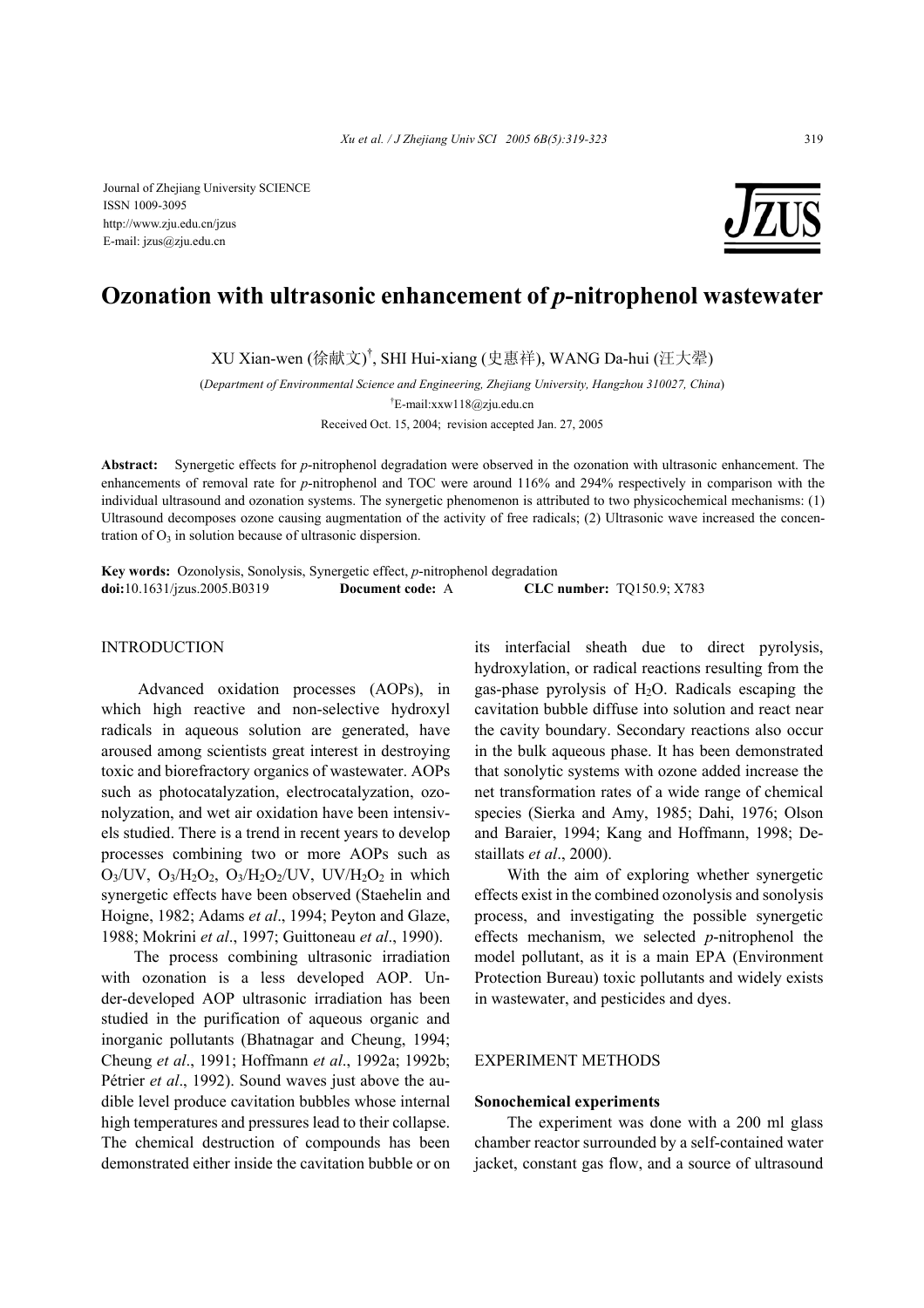(Fig.1). The solution was kept constant at 25  $\degree$ C with water bath flowing through the surrounding water jacket and  $O_3$  or  $O_2$  gas flowing out of a coarse fritted-glass diffuser at 40 ml/min. Before every experiment, a fixed amount of *p*-nitrophenol was dissolved in organic-free water and initial *p*-nitrophenol concentration was about 50 mg/L. pH was adjusted with phosphoric acid and sodium hydroxide. The ionic strength was stabilized at 0.1 mol/L. Aliquots (2.0 ml) were collected certain time. Thiosulfate (0.2 ml of 80 mmol/L) was used to eliminate residual ozone in solution in addition to determination of ozone and hydrogen peroxide concentration. All samples were filtered with 0.2  $\mu$ m syringe filters before analysis. Total organic carbon (TOC) experiment was the only step not performed in triplicate, but TOC results were analyzed thrice. To analyze the possible stripping of *p*-nitrophenol in the oxidation, experiment without ultrasound was carried out. Measurements made before and after the experiment indicated there was no significant change in the concentration of *p*-nitrophenol.



**Fig.1 Schematic diagram of the sonozone reactor**  1:  $O_3/\overline{O}_2$  inlet; 2: Coarse fritted-glass diffuser; 3: Thermometer; 4: Transducer; 5: Sample out; 6: Vent gas; 7: Cooling water jacket; 8: Reactor; 9: Magnetic agitator

#### **Analysis**

Concentration of *p*-nitrophenol and its degradation intermediates were determined through comparing the retention time of the standard compounds with a high-performance liquid chromatograph (HPLC, Gilson). Twenty-five µl aliquots of samples were injected into the HPLC running on mobile phase of phosphate buffer solution (pH 2)/methane alcohol at

70/30. The separation was performed using an ODS-18 reversed phase column at flow rate of 1.0 ml/min and temperature of 25 °C. An UV detector with the wavelength set at 280 nm was used. The ozone gas phase concentration was determined by standard methods (EPA, 1989). The concentrations of ozone and hydrogen peroxide in the solution were measured by the indigo method and spectrophotometric determination method (Bader and Hoigne, 1981; Sellers, 1980), respectively. TOC analysis was performed using an Apollo 9000 TOC Combustion Analyzer (USA) operating in the nonpurgable organic carbon (NPOC) mode.

## RESULTS AND DISCUSSIONS

## **Synergetic effects**

A systematic comparison of *p*-nitrophenol degradation and TOC removal was carried out by sonolysis and ozonolysis, with the combined process being shown in Fig.2. It was found that their removals in three processes fit the following pseudo-first-order kinetic equation:

# $ln(c_0/c)=kt$

where  $c_0$  and  $c$  are the concentrations of TOC or *p*-nitrophenol at the initial time (mg/L) and at the reaction time *t*, respectively, and *k* is the pseudofirst-order reaction rate constant  $(min^{-1})$  obtained by least square method. The linear regression equation is *y*=*mx*+*b*. The simulated reaction rate constants are listed in Table 1.

The combined process evidently had synergetic effect in enhancing the removal rate of both TOC and *p*-nitrophenol in comparison with sonolysis or ozonolysis alone. *k* for *p*-nitrophenol removal, for example, in the combined process (0.09012±0.00321 min<sup>-1</sup>) was much greater than its counterpart obtained either in the sonolysis process (0.00196±0.00005  $\text{min}^{-1}$ ) or ozonolysis process  $(0.03978\pm0.00107)$ min<sup>-1</sup>). Factor (*f*) is put forward to evaluate the enhancement of the removal rate of around 116% obtained by using the following formula:

$$
f = [k_{\rm US/O_3}/(k_{\rm US/O_2} + k_{\rm O_3}) - 1] \times 100\%
$$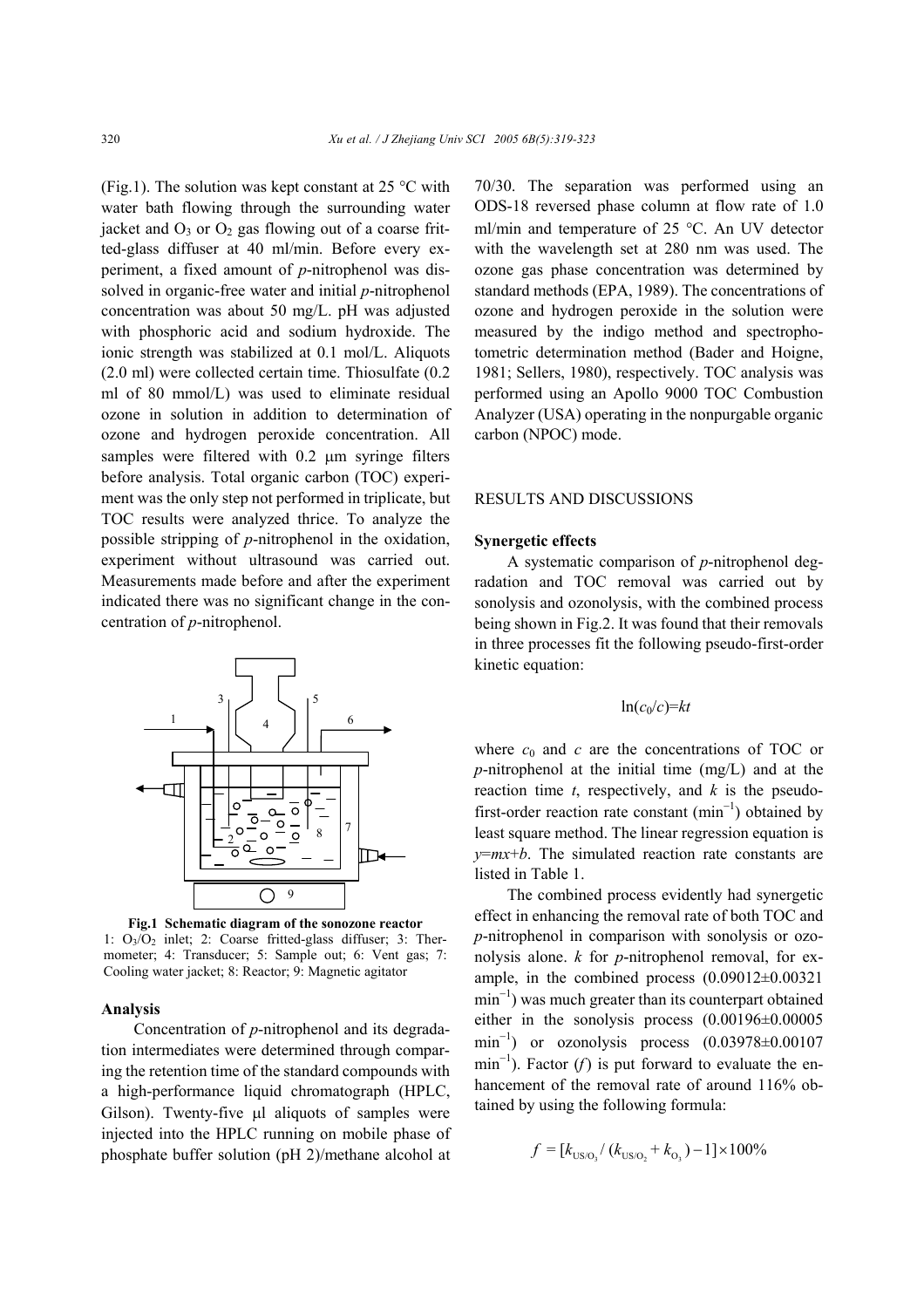where  $k_{US/O}$  is the reaction rate constant in the sonolysis-ozonolysis process,  $k_{\text{US/O},}$  in sonolysis process and  $k_{0}$  in ozonolysis process. The enhancement factor of removal rate of TOC was up to 294%, which was much greater than that of *p*-nitrophenol. The experiments result indicated that the evolution of intermediates during *p*-nitrophenol degradation was significantly accelerated in the combined process.



**Fig.2 First-order degradation of** *p***-nitrophenol (a) and** TOC (b) due to sonication with O<sub>2</sub>, ozonation and **sonolytic ozonation. The O3 gas flow at 40 ml/min, pH=3,** *T***=298 K. The initial** *p***-nitrophenol concentration was 50 mg/L. The ultrasonic power generation of transducer was 125 W**

**Table 1 Reaction rate constant (***k***) for TOC and**  *p***-nitrophenol removal**

| Processes         | $k$ for <i>p</i> -nitrophenol<br>$(10^2 \text{min}^{-1})$ | $k$ for TOC<br>$(10^2 \text{min}^{-1})$ |
|-------------------|-----------------------------------------------------------|-----------------------------------------|
| US/O <sub>2</sub> | $0.196 \pm 0.005$                                         | $0.0161 \pm 0.001$                      |
| O <sub>3</sub>    | $3.978\pm0.107$                                           | $0.305 \pm 0.008$                       |
| US/O <sub>3</sub> | $9.012 \pm 0.321$                                         | $1.264 \pm 0.052$                       |

#### **Degradation intermediates**

Benzoquinone is one of the rather consistent byproducts and indicates the difficulty of ring opening. It was identified by sonolysis, ozonolysis or the combined process. This speculation above was confirmed by taking benzoquinone as the intermediate product during *p*-nitrophenol degradation. As shown in Fig.3, benzoquinone increased slowly in sonolysis. In ozonolysis, it reached maximum 24 min later and then gradually decreased. In the combined process, however, both formation and disappearance of benzoquinone were greatly accelerated. It reached its peak of almost 3.9 mg/L 12 min later and died away in no more than 90 min.



Fig.3 Formation of benzoquinone by sonication with O<sub>2</sub>, **ozonation and sonolytic ozonation. The O3 gas flow rate was 40 ml/min, pH=3,** *T***=298 K. The initial** *p***-nitrophenol concentration was 50 mg/L. The ultrasonic power generation of transducer was 125 W**

#### **Synergetic mechanisms**

The process combining sonolysis and ozonolysis shows higher degradation rates for *p*-nitrophenol and TOC than either system alone. And two physicochemical mechanisms account for the synergetic phenomenon: (1) Ultrasound decomposes ozone causing augmentation of the activity of free radicals; (2) Ultrasonic wave increased the concentration of  $O_3$ in solution because of ultrasonic dispersion.

During acoustic cavitation, water is pyrolytically decomposed into hydroxyl and hydroperoxyl radicals as follows:

$$
H_2O \to H \cdot + \cdot OH
$$
  

$$
H \cdot + O_2 \to HO_2 \cdot
$$

In the bulk aqueous phase, ozone can be de-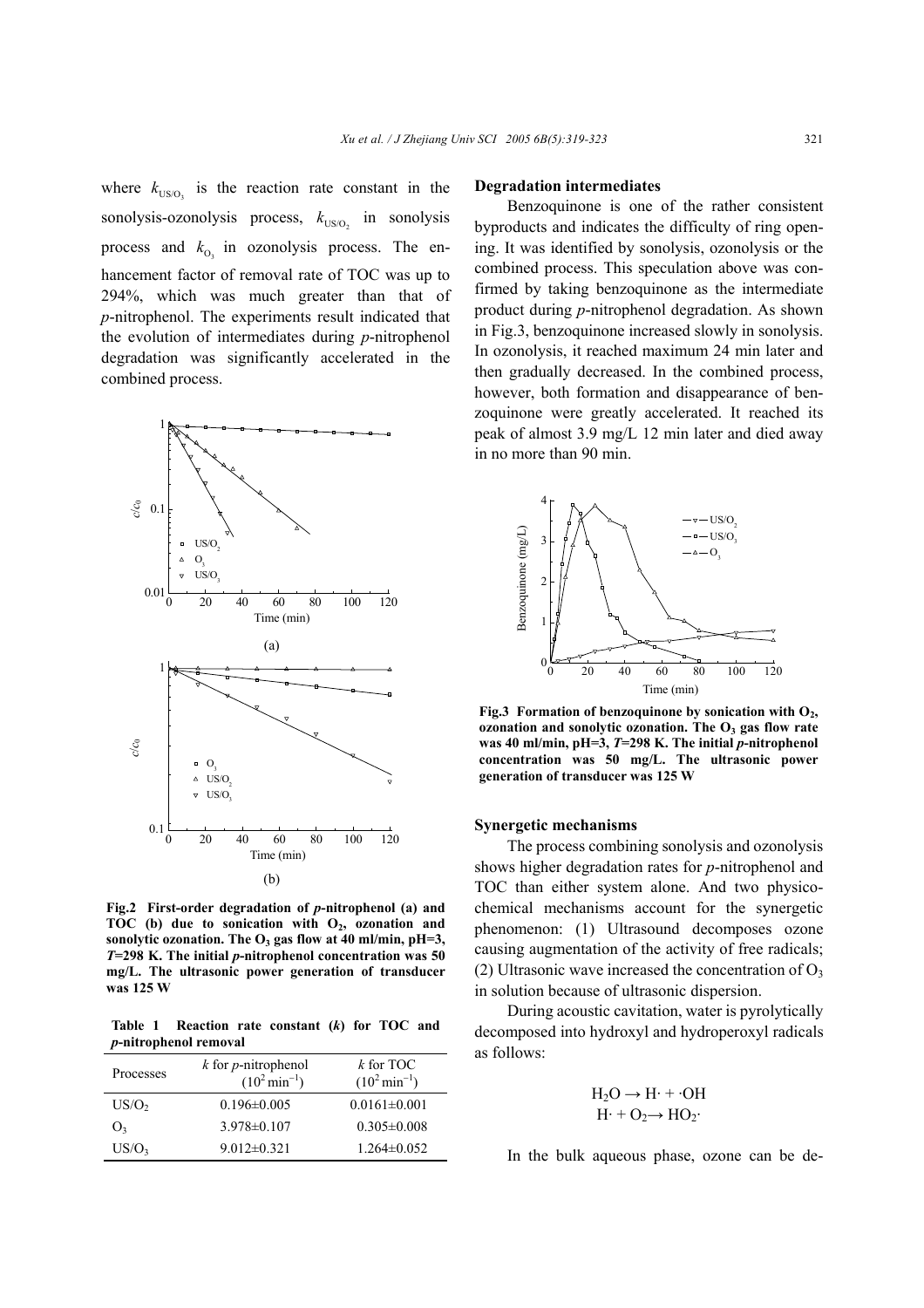composed by hydroxide ion, OH<sup>−</sup> , or the conjugate base of  $H_2O_2$  (HO<sub>2</sub>) to yield HO<sub>2</sub>· and ·OH as follows:

$$
O_3 + OH^- \rightarrow HO_2^- + O_2
$$
  
\n
$$
HO_2^- + H^+ \rightarrow H_2O_2
$$
  
\n
$$
O_3 + HO_2^- \rightarrow O_2^- + \cdot OH + O_2
$$
  
\n
$$
O_2^- + H^+ \rightarrow HO_2
$$
  
\n
$$
O_3 + \cdot OH \rightarrow O_2 + HO_2
$$
  
\n
$$
O_3 + O_2^- \rightarrow O_2 + O_3^-
$$
  
\n
$$
O_3^- + H_2O \rightarrow OH^- + \cdot OH + O_2
$$

The coupling of sonolysis with ozonolysis increases ·OH because of thermolytical ozone decomposition which occur in the vapor phase of a cavitation bubble as follows (Hart and Henglein, 1986):

$$
\mathrm{O}_3 \rightarrow \mathrm{O}_2 + \mathrm{O}
$$

The initiatal reaction yields atomic oxygen which reacts with water to form hydroxyl radical, and hydrogen peroxide are produced subsequently as described below:

$$
O + H_2O \rightarrow 2 OH
$$

$$
2 OH \rightarrow H_2O_2
$$

The *p*-nitrophenol and its byproducts pyrolyses either directly inside the cavitation bubble or in its interfacial sheath and react with ozone and one of the active species generated by the combined sonolyzation of water and ozone. The combination of sonolysis and ozonolysis proved effective in oxidation since in this method, two ·OH molecules are produced by consuming per  $O_3$  molecule. Hydrogen peroxide accumulation in the aqueous phase is an indirect indicator of ·OH production in the vapor phase and interface between bubbles and solution. Ozone's effect on the hydrogen peroxide formation was investigated. The  $[H_2O_2]$  vs time profiles (Fig.4) shows the combined  $O_3/US$  system produces more  $[H_2O_2]$  than the sonolysis system alone.  $H_2O_2$  produced by sonication rapidly reacts with *p*-nitrophenol in the beginning, and increases gradually during the irradiation period with the decrease of *p*-nitrophenol. Similar results were observed by Kang and Hoffmann (1998).



Fig.4 Formation of  $H_2O_2$  by sonication with  $O_2$  and sonolytic ozonation. The O<sub>3</sub> gas flow rate was 40 ml/min, **pH=3,** *T***=298 K. The initial** *p***-nitrophenol concentration was 50 mg/L. The ultrasonic power generation of transducer was 125 W**

In addition, ultrasonic irradiation enlarges the ozone effective surface area by higher blending and collapse of bubbles as they enter the reactor. In this way, more ozone is allowed to enter solution than that in a nonirradiated system. As shown in Fig.5, higher O3 concentration in solution was obtained under sonolysis-ozonolysis than under ozonolysis alone, which further confirms the results of Dahi (1976), and Sierka and Amy (1985).



**Fig.5 Effect of ozonation and sonolytic ozonation on the**  concentration of O<sub>3</sub> in the solution. The O<sub>3</sub> gas flow rate **was 40 ml/min. The pH was 3.** *T***=298 K. The initial**  *p***-nitrophenol concentration was 50 mg/L. The ultrasonic power generation of transducer was 125 W**

#### **CONCLUSION**

Experiment on the process combining sonolysis and ozonolysis showed that degradation rates for *p*-nitrophenol and TOC were higher than those of ultrasound or ozone system alone. The enhancement of removal rate for *p*-nitrophenol and TOC were around 116% and 294%, respectively. In the ozo